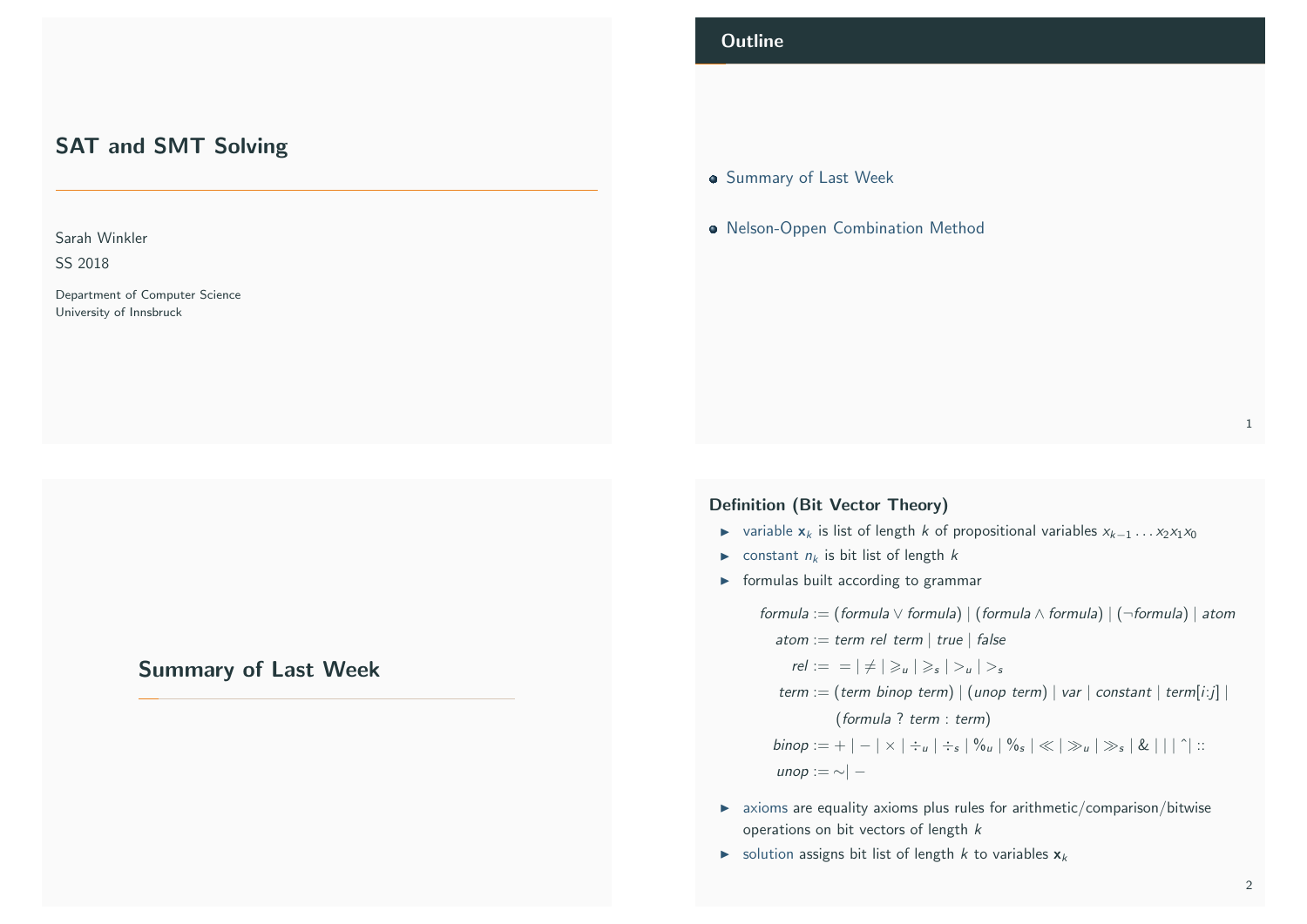# Remarks

- $\blacktriangleright$  theory is decidable because carrier is finite
- $\triangleright$  common decision procedures use translation to SAT (bit blasting)
	- eager: no DPLL(T), bit-blast entire formula to SAT problem
	- $\blacktriangleright$  lazy: second SAT solver as BV theory solver, bit-blast only BV atoms
- $\triangleright$  solvers heavily rely on preprocessing via rewriting

# Definition (Bit Blasting: Formulas)

bit blasting transformation **B** transforms BV formula into propositional formula:



3

# Definition (Bit Blasting: Bitwise Operations)

for bit vectors  $x_k$  and  $y_k$  use fresh variable  $z_k$  and set

 $\blacktriangleright$  bitwise and

$$
\mathsf{B}_t(\mathsf{x}_k \& \mathsf{y}_k) = (\mathsf{z}_k, \varphi) \qquad \varphi = \bigwedge_{i=0}^{k-1} z_i \leftrightarrow (x_i \wedge y_i)
$$

 $\blacktriangleright$  bitwise or

$$
\mathbf{B}_t(\mathbf{x}_k|\mathbf{y}_k)=(\mathbf{z}_k,\varphi) \qquad \varphi=\bigwedge_{i=0}^{k-1} z_i \leftrightarrow (x_i\vee y_i)
$$

 $\blacktriangleright$  bitwise exclusive or

$$
\mathbf{B}_t(\mathbf{x}_k \uparrow \mathbf{y}_k) = (\mathbf{z}_k, \varphi) \qquad \varphi = \bigwedge_{i=0}^{k-1} z_i \leftrightarrow (x_i \oplus y_i)
$$

 $\blacktriangleright$  bitwise negation

$$
\mathbf{B}_t(-\mathbf{x}_k)=(\mathbf{z}_k,\varphi) \qquad \varphi=\bigwedge_{i=0}^{k-1} z_i \leftrightarrow \neg x_i
$$

#### Definition (Bit Blasting: Atoms)

for bit vectors  $x_k$  and  $y_k$  set

 $\blacktriangleright$  equality

$$
\mathbf{B}_r(\mathbf{x}_k=\mathbf{y}_k)=(x_k\leftrightarrow y_k)\wedge\cdots\wedge(x_1\leftrightarrow y_1)\wedge(x_0\leftrightarrow y_0)
$$

 $\blacktriangleright$  inequality

$$
\mathbf{B}_r(\mathbf{x}_k \neq \mathbf{y}_k) = (x_k \oplus y_k) \vee \cdots \vee (x_1 \oplus y_1) \vee (x_0 \oplus y_0)
$$

 $\blacktriangleright$  unsigned greater-than or equal

 $\mathbf{B}_r(\mathbf{x}_1 \geq u \mathbf{y}_1) = y_0 \to x_0$ 

$$
\mathbf{B}_r(\mathbf{x}_{k+1} \geq u \mathbf{y}_{k+1}) = (x_k \wedge \neg y_k) \vee ((x_k \leftrightarrow y_k) \wedge \mathbf{B}(\mathbf{x}[k-1:0] \geq \mathbf{y}[k-1:0]))
$$

 $\blacktriangleright$  unsigned greater-than

$$
B(\mathbf{x}_k >_u \mathbf{y}_k) = B(\mathbf{x}_k \geqslant \mathbf{y}_k) \wedge B(\mathbf{x}_k \neq \mathbf{y}_k)
$$

4

# Definition (Bit Blasting: Addition and Subtraction)

 $\blacktriangleright$  addition

$$
\mathbf{B}_{t}(\mathbf{x}_{k} + \mathbf{y}_{k}) = (\mathbf{s}_{k}, \varphi)
$$
\nwhere\n
$$
\varphi = (c_{0} \leftrightarrow x_{0} \land y_{0}) \land (s_{0} \leftrightarrow x_{0} \oplus y_{0}) \land \varphi = (c_{i} \leftrightarrow x_{i} \oplus y_{i}) \land \varphi = (c_{i} \leftrightarrow x_{i} \oplus y_{i} \oplus z_{i-1})
$$
\n
$$
\bigwedge_{i=1}^{k-1} (c_{i} \leftrightarrow \min(2(x_{i}, y_{i}, c_{i-1})) \land (s_{i} \leftrightarrow x_{i} \oplus y_{i} \oplus c_{i-1})
$$

for fresh variables  $s_k$  and  $c_k$  and min2(a, b, d) = (a  $\wedge$  b)  $\vee$  (a  $\wedge$  d)  $\vee$  (b  $\wedge$  d)

 $\blacktriangleright$  unary minus

$$
\mathbf{B}_t(-\mathbf{x}_k) = \mathbf{B}_t(\sim \mathbf{x}_k + \mathbf{1}_k)
$$

 $\blacktriangleright$  subtraction

$$
\mathbf{B}_t(\mathbf{x}_k+\mathbf{y}_k)=\mathbf{B}_t(\mathbf{x}_k+(-\mathbf{y}_k))
$$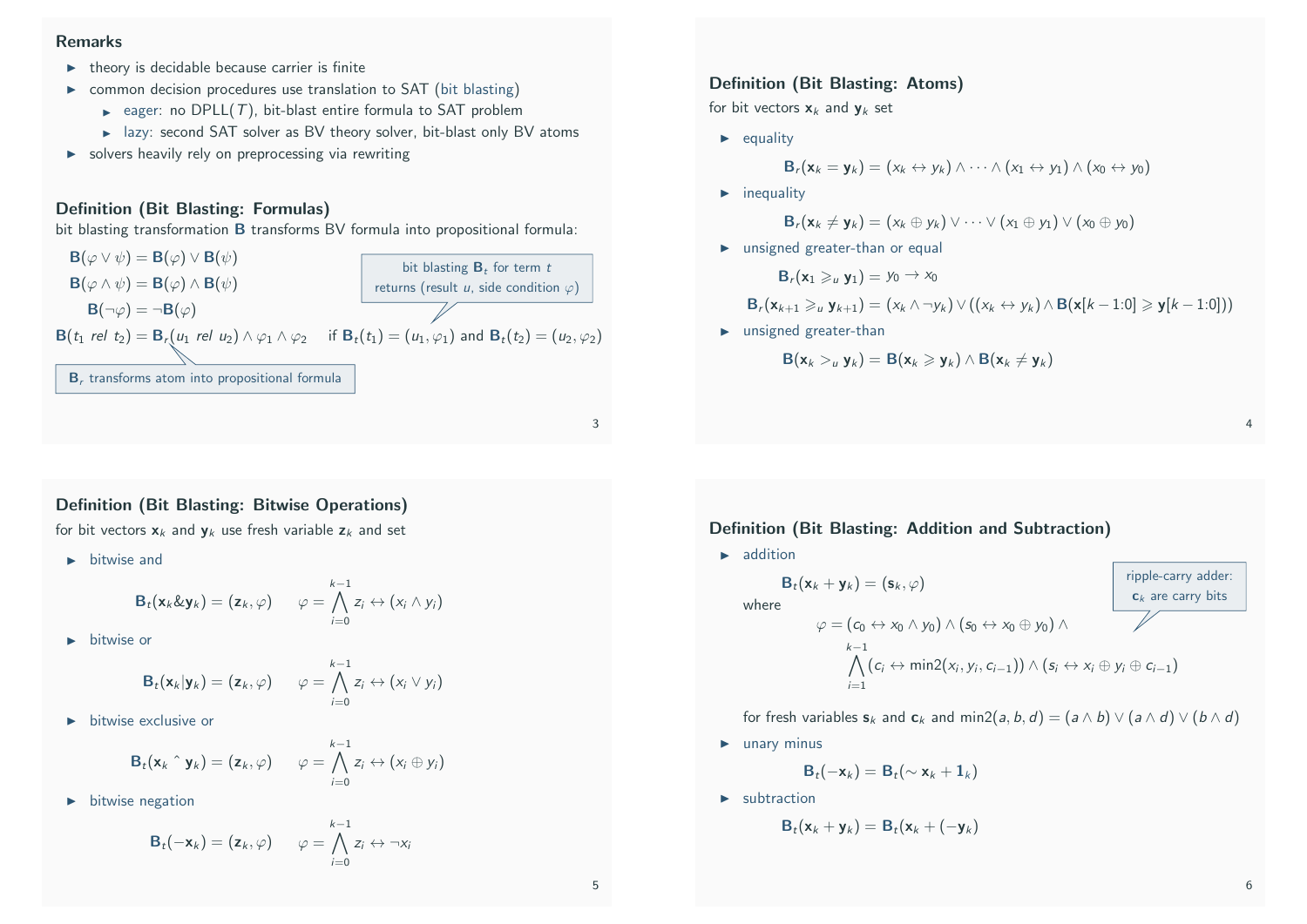# Nelson-Oppen Combination Method

# <span id="page-2-0"></span>**Definitions**

- $\blacktriangleright$  (first-order) theory consists of
	- $\triangleright$  signature  $\Sigma$ : set of function and predicate symbols
	- $\triangleright$  axioms  $T$ : set of sentences in first-order logic in which only function and predicate symbols of  $\Sigma$  appear
- $\triangleright$  theory is stably infinite if every satisfiable quantifier-free formula has [model with infin](#page-0-0)ite carrier set

# [Definition](#page-2-0)

[theory combination](#page-3-0)  $T_1 \oplus T_2$  of two theories

- $\blacktriangleright$   $T_1$  over signature  $\Sigma_1$
- $\blacktriangleright$   $T_2$  over signature  $\Sigma_2$

has signature  $\Sigma_1 \cup \Sigma_2$  and axioms  $T_1 \cup T_2$ 

# How to Be Lazy



- $\blacktriangleright$  linear arithmetic (LRA and LIA)
- $\blacktriangleright$  bitvectors (BV)

## Theory combinations Nelson-Oppen method

| equality graphs                       |  |
|---------------------------------------|--|
| congruence closure                    |  |
| DPLL(T) Simplex (+ cuts) $\checkmark$ |  |
| bit-blasting                          |  |
|                                       |  |

# **Outline**

# **Summary of Last Week**

- Nelson-Oppen Combination Method
	- Nondeterministic Version
	- Deterministic Version

7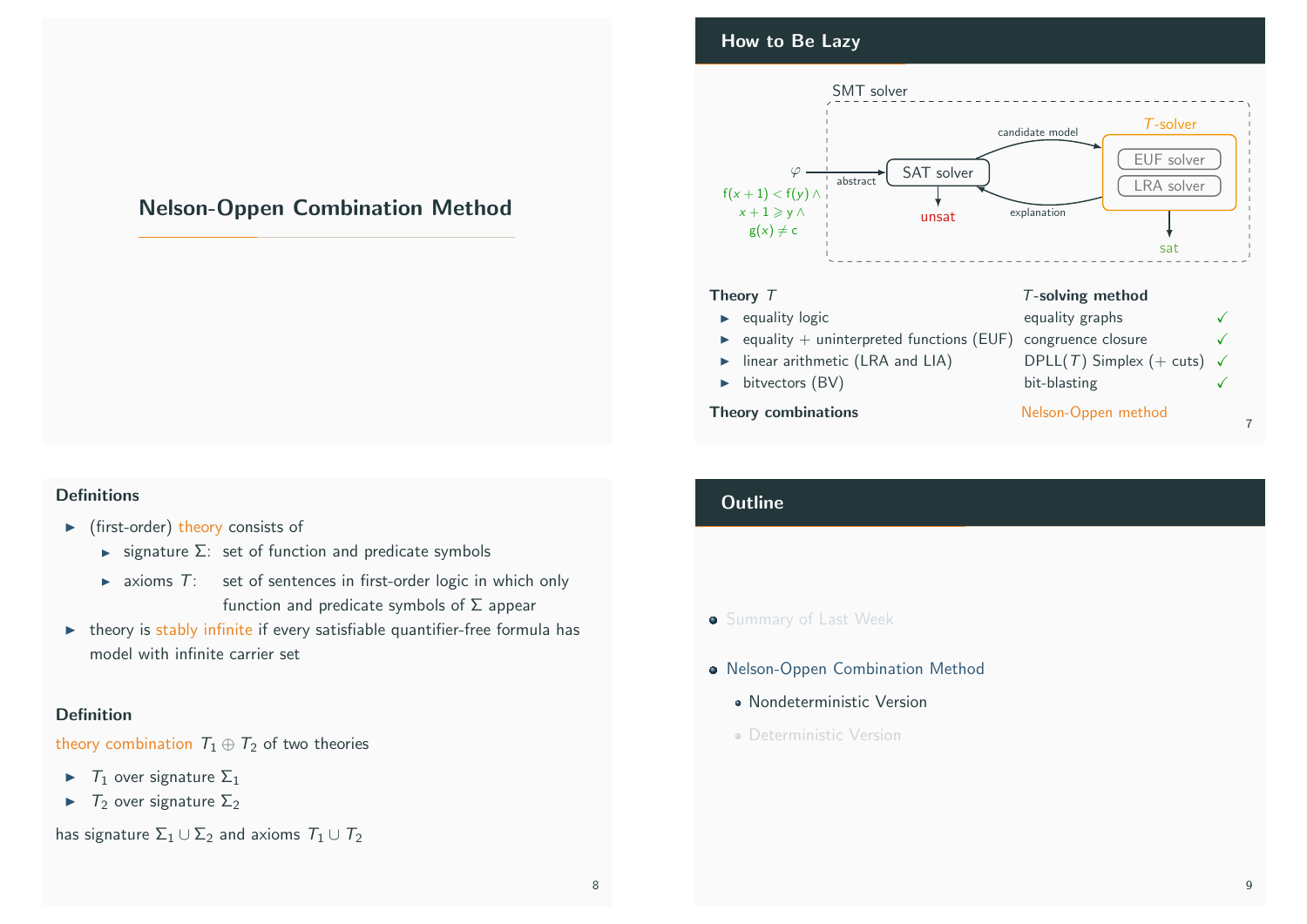# Example

combination of linear arithmetic and uninterpreted functions:

 $x \geq v \land v - z \geq x \land f(f(v) - f(x)) \neq f(z) \land z \geq 0$ 

## **Assumptions**

two stably infinite theories

- $\blacktriangleright$   $\top_1$  over signature  $\Sigma_1$
- $\blacktriangleright$   $\top_2$  over signature  $\Sigma_2$

### such that

- $\blacktriangleright$   $\Sigma_1 \cap \Sigma_2 = \{=\}$
- $\triangleright$  T<sub>1</sub>-satisfiability of quantifier-free  $\Sigma_1$ -formulas is decidable
- $\blacktriangleright$   $T_2$ -satisfiability of quantifier-free  $\Sigma_2$ -formulas is decidable

10

# <span id="page-3-0"></span>Example

formula  $\varphi$  in combination of LIA and EUF:

$$
\underbrace{1 \leq x \ \land \ x \leq 2 \ \land \ y = 1 \ \land \ z = 2}_{\varphi_1} \land \underbrace{f(x) \neq f(y) \ \land \ f(x) \neq f(z)}_{\varphi_2}
$$

- $V = \{x, y, z\}$  $V = \{x, y, z\}$  $V = \{x, y, z\}$
- $\triangleright$  5 different equivalence relations E:

| $1 \quad {\{x,y,z\}}$       | $\varphi_1 \wedge \alpha(V, E)$ is unsatisfiable |
|-----------------------------|--------------------------------------------------|
| $\{ \{x,y\},\{z\} \}$       | $\varphi_2 \wedge \alpha(V, E)$ is unsatisfiable |
| $\{ \{x,z\}, \{y\} \}$      | $\varphi_2 \wedge \alpha(V, E)$ is unsatisfiable |
| $\{ \{x\}, \{y, z\} \}$     | $\varphi_1 \wedge \alpha(V, E)$ is unsatisfiable |
| $\{ \{x\}, \{y\}, \{z\} \}$ | $\varphi_1 \wedge \alpha(V, E)$ is unsatisfiable |
|                             |                                                  |

 $\blacktriangleright \varphi$  is unsatisfiable

# Nelson-Oppen Method: Nondeterministic Version

*Input* quantifier-free conjunction  $\varphi$  in theory combination  $T_1 \oplus T_2$ Output satisfiable or unsatisfiable

- 1 purification
	- $\varphi \approx \varphi_1 \wedge \varphi_2$  for  $\Sigma_1$ -formula  $\varphi_1$  and  $\Sigma_2$ -formula  $\varphi_2$

# 2 guess and check

- $\triangleright$  V is set of shared variables in  $\varphi_1$  and  $\varphi_2$
- $\blacktriangleright$  guess equivalence relation  $E$  on  $V$
- **IF** arrangement  $\alpha(V, E)$  is formula

$$
\bigwedge_{x \in y} x = y \quad \wedge \quad \bigwedge_{\neg(x \in y)} x \neq y
$$

**if**  $\varphi_1 \wedge \alpha(V, E)$  is  $T_1$ -satisfiable and  $\varphi_2 \wedge \alpha(V, E)$  is  $T_2$ -satisfiable then return satisfiable else return unsatisfiable 11

# **Outline**

# **Summary of Last Week**

# **• Nelson-Oppen Combination Method**

- Nondeterministic Version
- Deterministic Version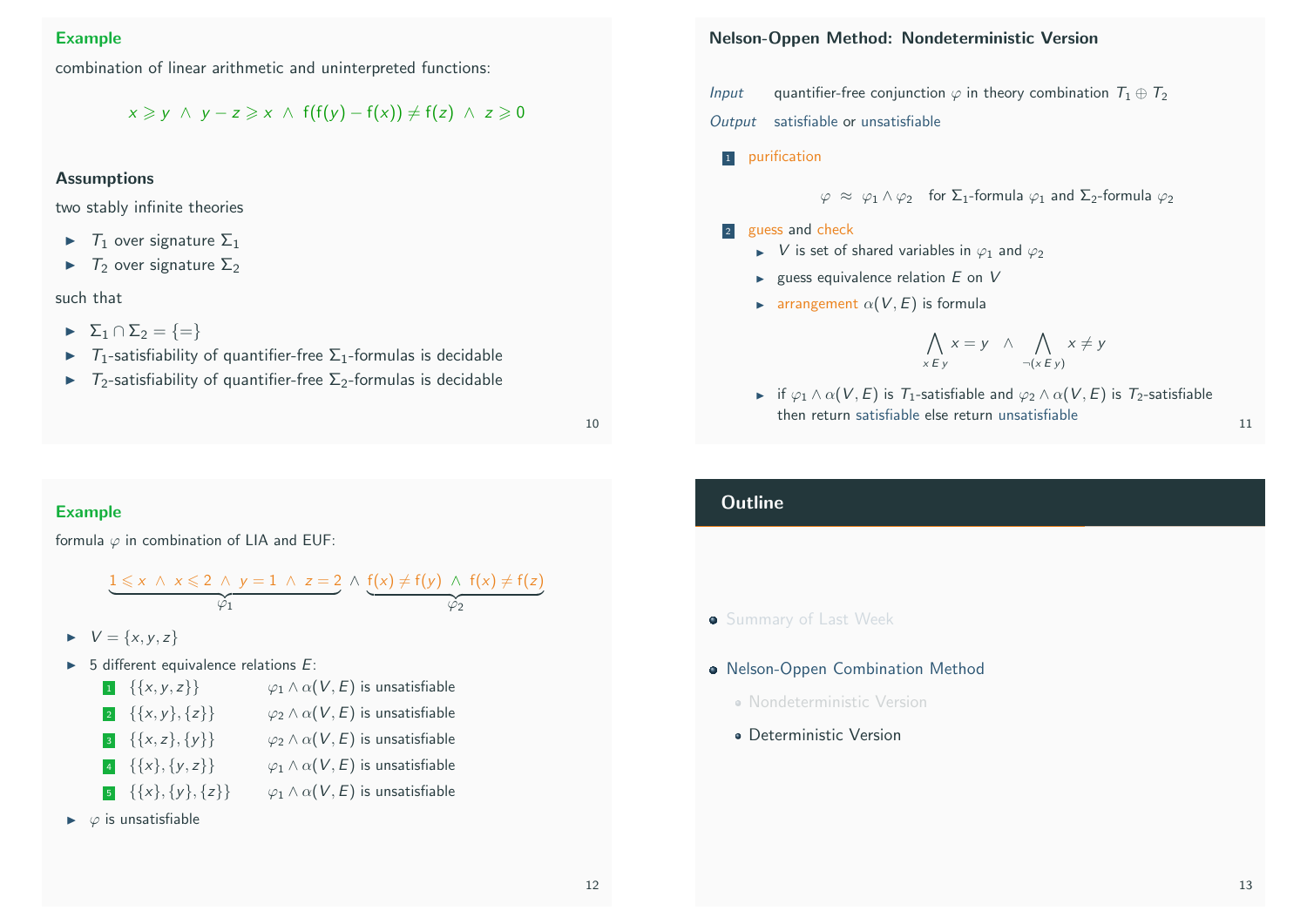## Definition

theory  $T$  is convex if

$$
F \vDash_{\mathcal{T}} \bigvee_{i=1}^{n} u_{i} = v_{i} \qquad \text{implies} \qquad (F \vDash_{\mathcal{T}} u_{i} = v_{i} \quad \text{for some } 1 \leqslant i \leqslant n \text{)}
$$

 $\forall$  quantifier-free conjunctive formula F and variables  $u_1, \ldots, u_n, v_1, \ldots, v_n$ 

## Example

 $\triangleright$  linear arithmetic over integers (LIA) is not convex:

 $1 \leq x \leq 2 \land y = 1 \land z = 2 \quad \models_{\tau} \quad x = y \lor x = z$ 

holds but none of

 $1 \leqslant x \leqslant 2 \land y = 1 \land z = 2 \quad \vDash_{\mathcal{T}} \quad x = y$  $1 \leqslant x \leqslant 2 \land y = 1 \land z = 2 \quad \vDash_{\mathcal{T}} \quad x = z$ 

- $\triangleright$  linear arithmetic over rationals and reals (LRA) is convex
- $\triangleright$  equality logic with uninterpreted functions (EUF) is convex 14

## Nelson-Oppen Method: Deterministic Version

```
Input quantifier-free conjunction \varphi in combination T_1 \oplus T_2of convex theories T_1 and T_2
```
Output satisfiable or unsatisfiable

- purification  $\varphi \approx \varphi_1 \wedge \varphi_2$  for  $\Sigma_1$ -formula  $\varphi_1$  and  $\Sigma_2$ -formula  $\varphi_2$
- V: set of shared variables in  $\varphi_1$  and  $\varphi_2$ 
	- $E$ : already discovered equalities between variables in V
- 3 test satisfiability of  $\varphi_1 \wedge E$  (and add implied equations)
	- $\triangleright$  if  $\varphi_1 \wedge E$  is  $T_1$ -unsatisfiable then return unsatisfiable
	- $\triangleright$  else add new implied equalities to E
- 4 test satisfiability of  $\varphi_2 \wedge E$  (and add implied equations)
	- $\triangleright$  if  $\varphi_2 \wedge E$  is  $\tau_2$ -unsatisfiable then return unsatisfiable
	- $\triangleright$  else add new implied equalities to E
- $\overline{5}$  if E has been extended in steps  $\overline{3}$  or  $\overline{4}$  then go to step  $\overline{2}$ else return satisfiable 16

Example

combination of LRA and EUF:

$$
x \geq y \ \land \ y - z \geq x \ \land \ f(f(y) - f(x)) \neq f(z) \ \land \ z \geq 0
$$

purification

$$
\varphi_1: x \geq y \land y - z \geq x \land w_1 = w_2 - w_3 \land z \geq 0
$$
  

$$
\varphi_2: f(w_1) \neq f(z) \land w_2 = f(y) \land w_3 = f(x)
$$

implied equalities between shared variables

$$
E: x = y \wedge w_2 = w_3 \wedge z = w_1
$$

test satisfiability of  $\varphi_2 \wedge E$ 

$$
\varphi_2 \wedge E \implies \bot
$$

unsatisfiable the control of the control of the control of the control of the control of the control of the control of the control of the control of the control of the control of the control of the control of the control o

## Remark

Nelson-Oppen decision procedure can be extended to non-convex theories: case-splitting for implied disjunction of equalities

### Example

combination of LIA and EUF:

$$
1 \leqslant x \ \wedge \ x \leqslant 2 \ \wedge \ f(x) \neq f(1) \ \wedge \ f(x) \neq f(2)
$$

purification  $\varphi$ 

$$
\varphi_1: 1 \leq x \land x \leq 2 \land w_1 = 1 \land w_2 = 2
$$
  

$$
\varphi_2: f(x) \neq f(w_1) \land f(x) \neq f(w_2)
$$

implied equalities between shared variables

$$
E: x=w_2
$$

test satisfiability of  $\varphi_2 \wedge E \implies \bot$ 

case split:  $x = w_1$  or  $x = w_2$  unsatisfiable

17